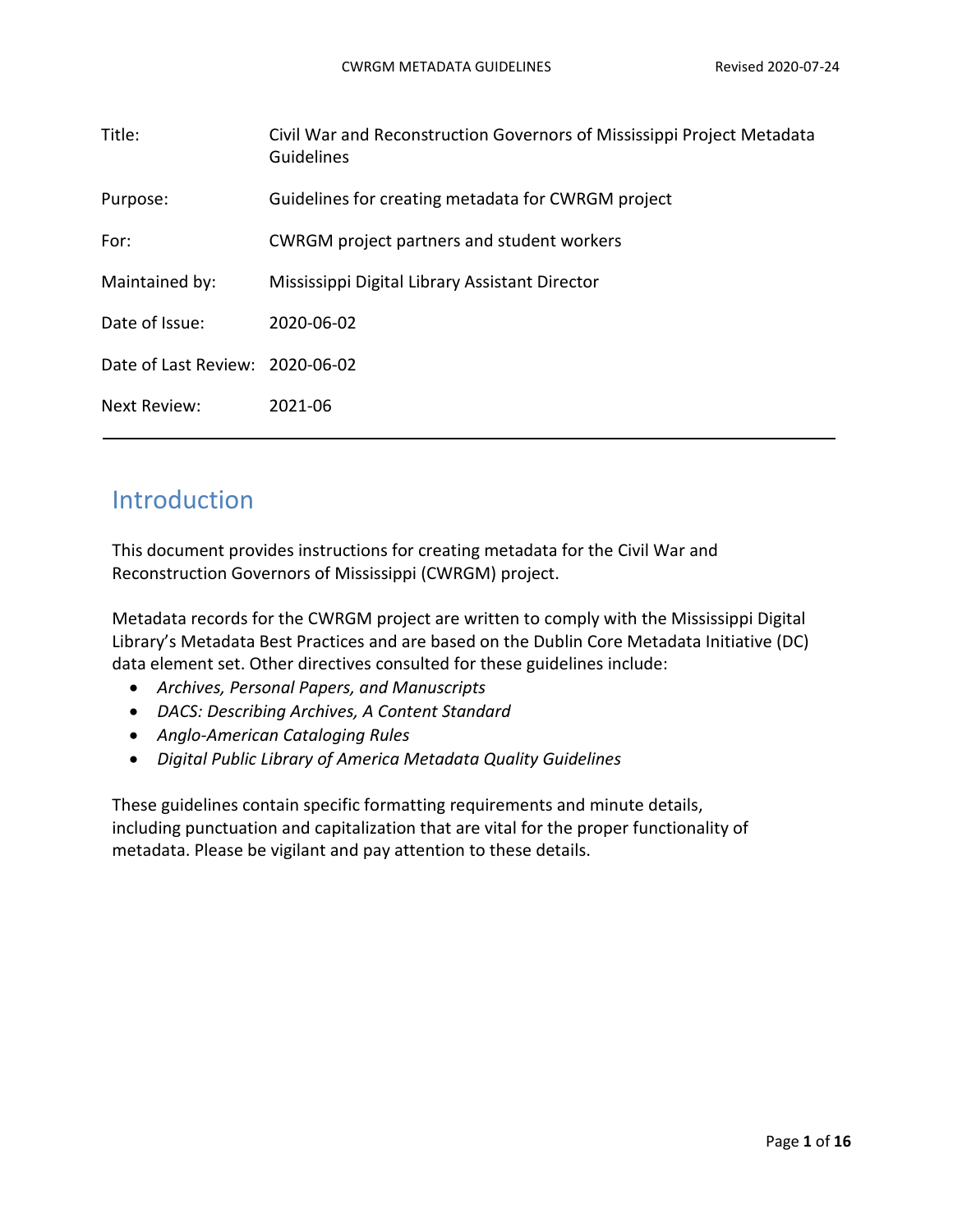# **Table of Contents**

| I.   |
|------|
| II.  |
| III. |
| IV.  |
| V.   |
| VI.  |
| VII. |
|      |
|      |
|      |
|      |
|      |
|      |
|      |
|      |
|      |
|      |
|      |
| .15  |
|      |
|      |
|      |
|      |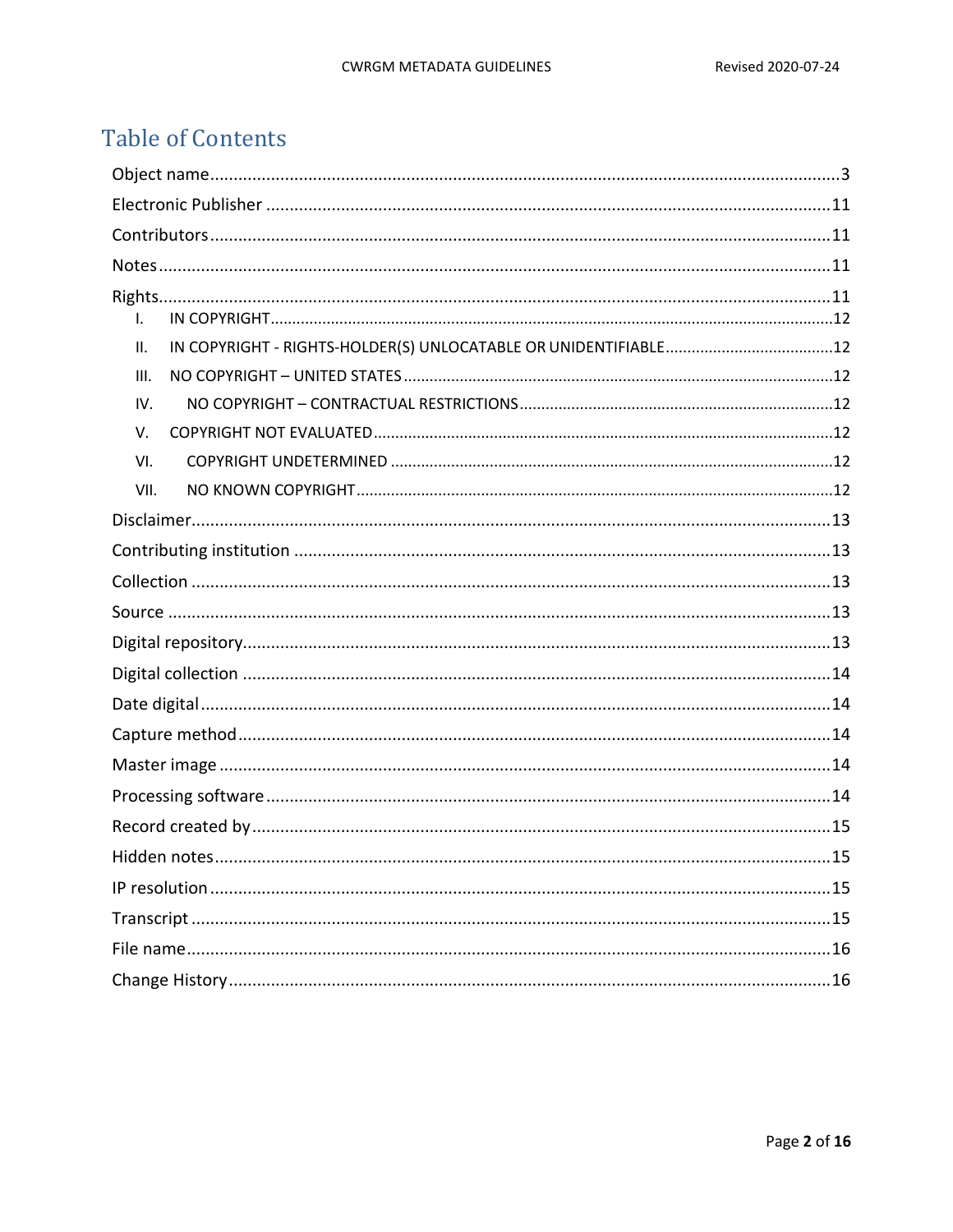### <span id="page-2-0"></span>Object name

The Object Name field is necessary for our software to pair multiple files into one object (i.e. link multiple pages of a single letter together.) In this context, the Object name is the same as the identifier. See Identifier below.

## Identifier

A unique identifier is assigned to each document. It contains an institutional identifier, as well as the file name identifying the collection and item. The institutional identifier for MDAH is mdah.

Example of a letter from the John J. Pettus Letters: mdah\_757-930-1-07

The Identifier is assigned to the digital object as a whole, whether it is a single page or a multipage letter.

The staff at MDAH will assign the identifiers for all CWRGM materials as noted in the calendar.

## Alternate ID

The Alternate ID is used when a document receives a new file name or identifier. The new file name is entered into the Identifier field and the old file name is entered into the Alternate ID field.

The Digital Collections staff at USM will assign an Alternate ID as necessary.

For this project, the Alternate ID field can be left blank unless specified otherwise.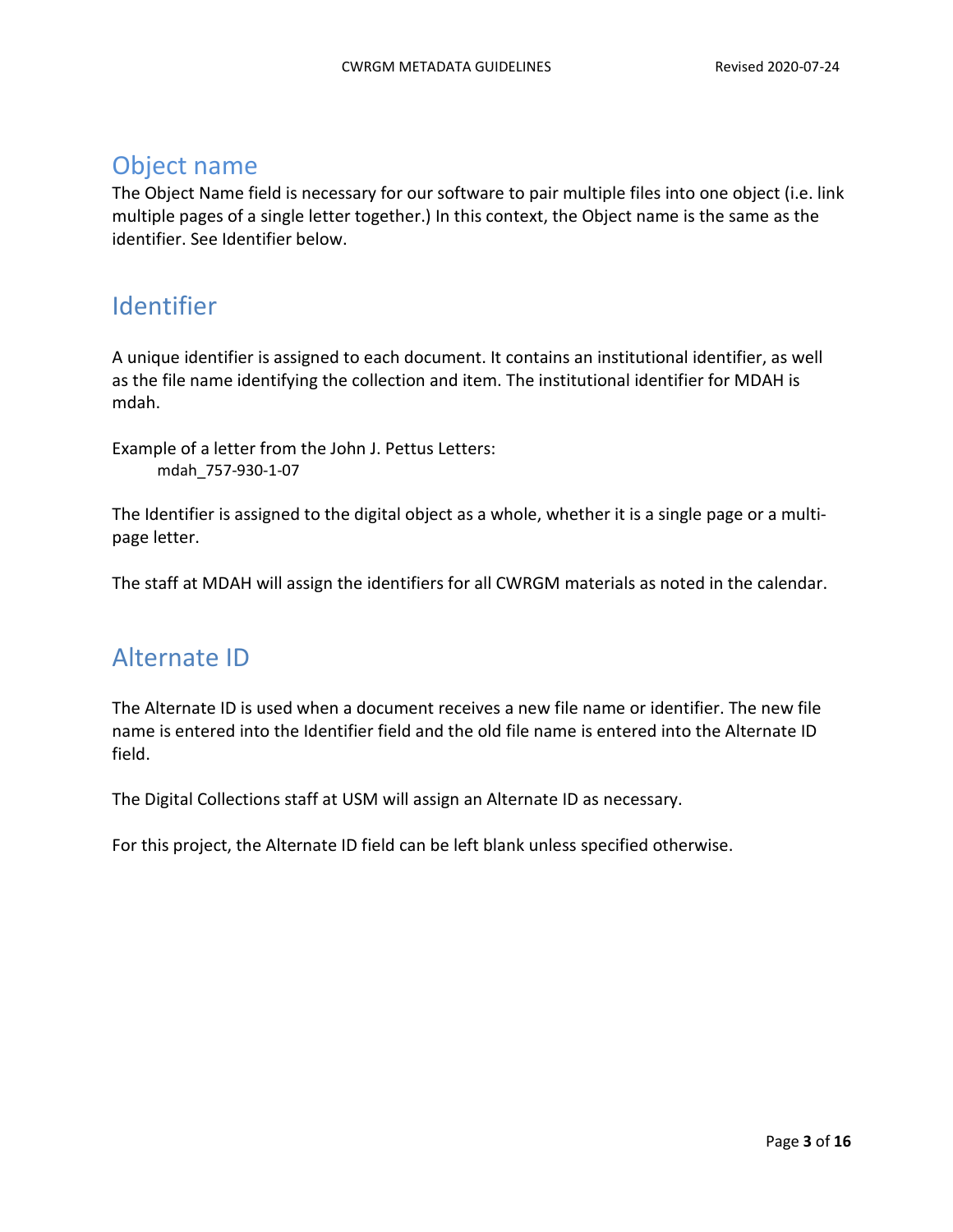### **Title**

Titles should be noted on the calendars provided by MDAH.

Letters, Memos, and Other Correspondence - Letters should be named in the following basic format. Use this format also for Memos and other forms of correspondence.

Letter from \_\_\_\_\_\_\_\_\_\_\_\_to\_\_\_\_\_\_\_\_\_\_\_\_; Date Memo from\_\_\_\_\_\_\_\_\_\_\_\_\_to\_\_\_\_\_\_\_\_\_\_\_\_\_; Date *Letter from Zoya Zeman to Erwin D. Zeman; March 5, 1964 Memo from Victoria Gray (Adams) to friends and supporters of MFDP; February 10, 1966* 

If there is no date on the document and it is not possible to confer a date, record [Undated]. *Letter from Zoya Zeman to Erwin D. Zeman; Undated Memo from MFDP to teachers; Undated*

If there is no recipient listed on the document, record: Letter from \_\_\_\_\_\_\_\_\_; Date *Letter from [author]; date*

If there is no author listed on the document, record: Letter to fight to the control of the control of the control of the control of the control of the control of t<br>and the control of the control of the control of the control of the control of the control of the control of t<br> *Letter to [recipient]; date*

# Alternate title(s)

Alternate titles are used for publications that have a secondary title or an alternate title in a foreign language.

In general, letters will not have an alternate title.

## Replaces

The Replaces field is used when a serial's title has been changed and replaced by a new title. The old title is entered into the Replaces field.

In general, letters will not have a replaces title.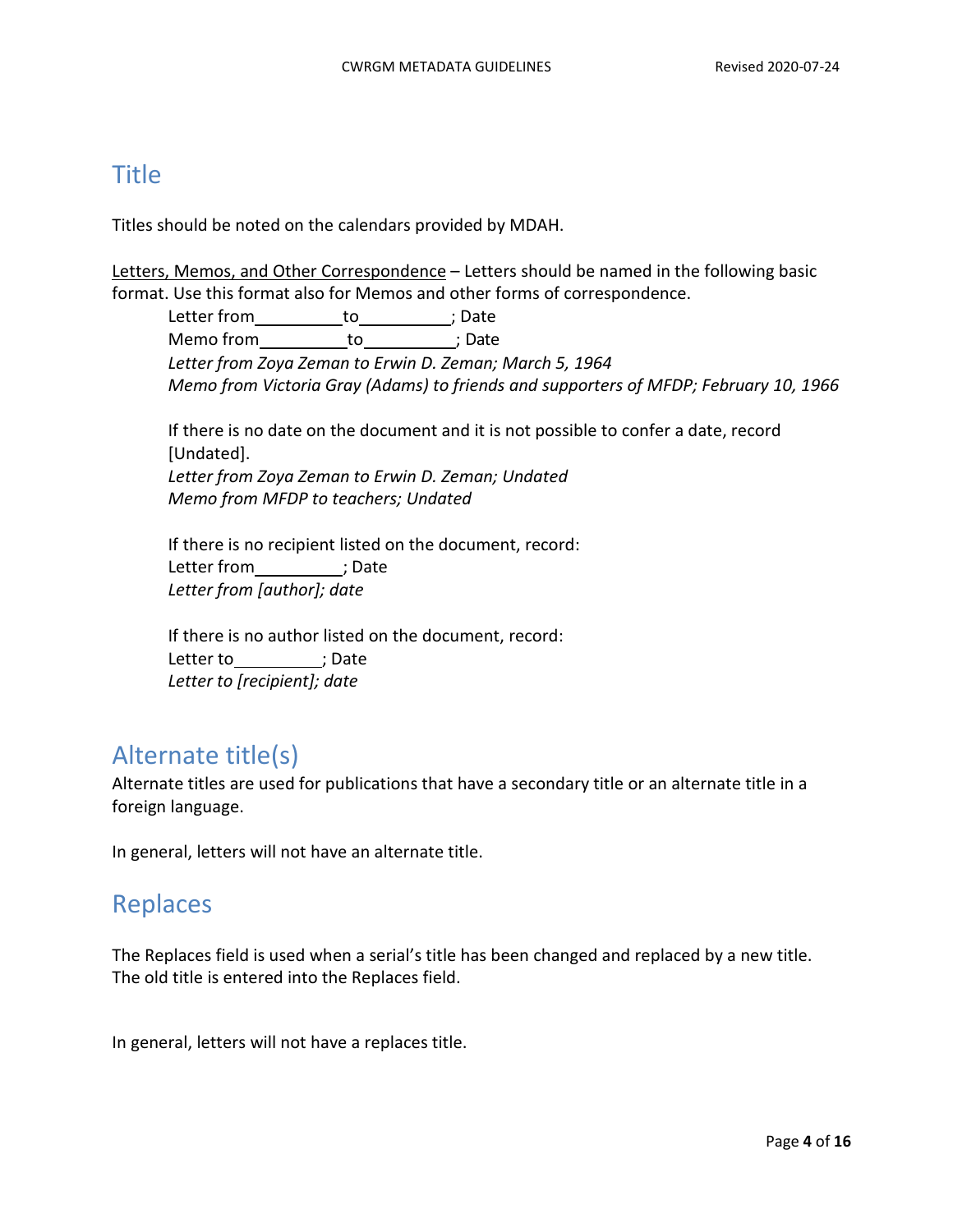## Replaced by

The Replaced by field is used when a serial's title has been changed and replaced by a new title. The new title is entered into the Replaced by field.

In general, letters will not have a replaced by title.

## **Description**

This is a brief summary beginning with a standardized phrase. Individual documents begin with the name of the collection. Finding aids begin with a phrase using those words.

*From the Mississippi Department of Archives and History Governor Pettus Collection.*

Follow the standardized phrase with a short abstract in full sentences with correct grammar and punctuation. Avoid editorial comments. If the document is a transcribed copy, note this at the beginning of the abstract information.

*Transcribed copy of a letter …*

Descriptions should be noted in the calendar provided by MDAH and can be copied from there and added after the standardized phrase.

If any of the following terms appear in the Description and/or Title fields, update the terminology as follows:

Replace *colored* or *negro/es* with *African American/s*. Replace *slave/s* with *enslaved person/people* Use *enslaved man* when sex is identified. Use *enslaved woman* when sex is identified. Replace *enemy* with *United States Army* Use *United States Navy* when applicable. Use *United States forces* when it is unclear whether it is Army or Navy. Replace *black Republican/s* with *Republican/s*. Add *alleged* when referring to criminal activity.

When updating terms, follow these guidelines:

Pay attention to how the term is being used within that context and keep it consistent. Keep the term's singular or plural form consistent. **Do not use** the "find and replace" function to update terminology.

Examples:

Original Description: *Letter from Jno. B. Harnley to Mississippi Governor John J. Pettus seeking muskets to arm a home guard being raised to prevent a negro insurrection.* Updated Description: *Letter from Jno. B. Harnley to Mississippi Governor John J. Pettus*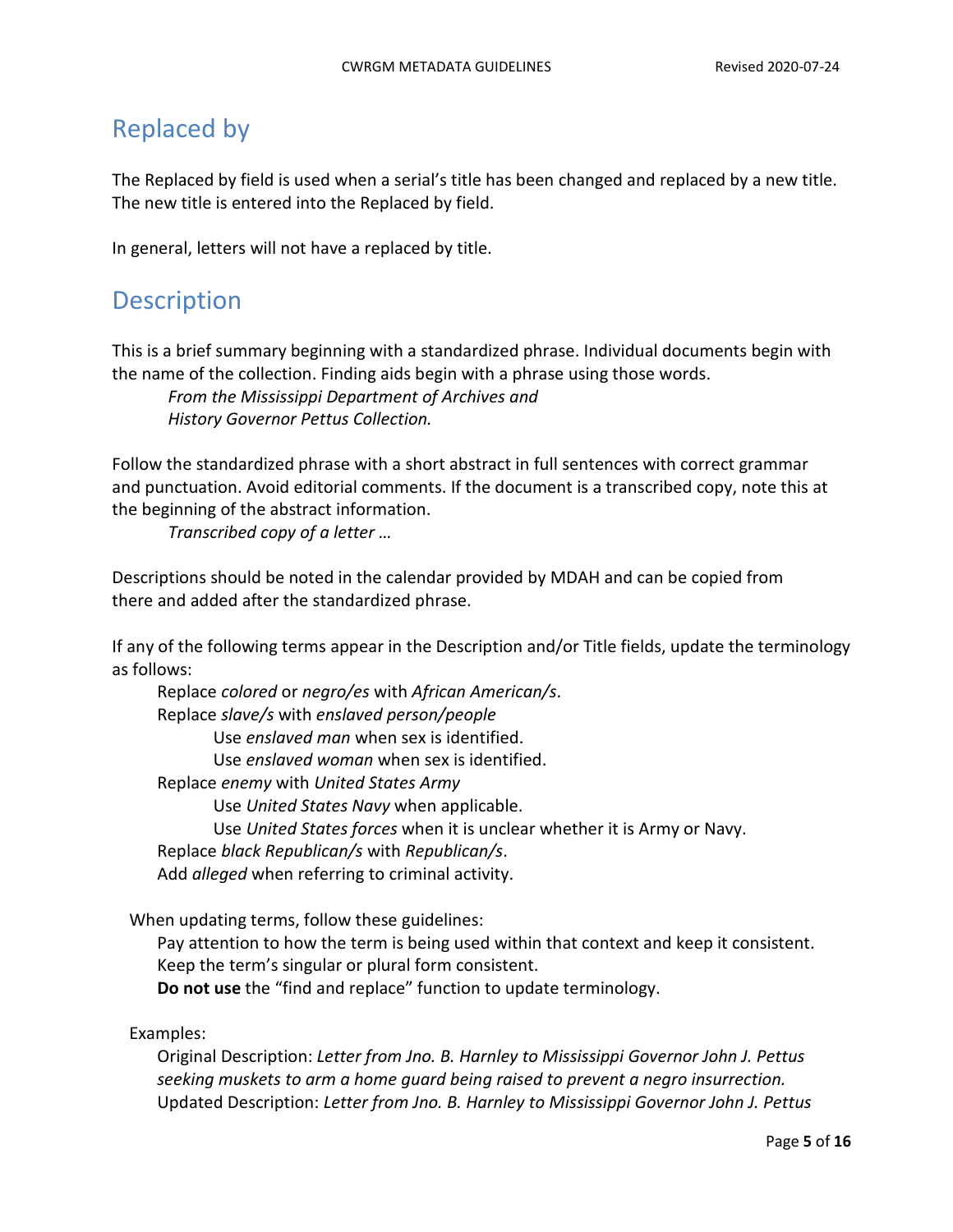*seeking muskets to arm a home guard being raised to prevent an alleged African-American insurrection.*

## **Creator**

The creator is the author of a letter. Information about the creator should be taken from the original document or the calendar. Record the name as:

*Last name, First name, dates*

**If the author has a Library of Congress name authority record, use the name as it appears** 

**there.** If not, use the name on the document. Examples: *Adams, Victoria Gray, 1926- Bilbo, Theodore Gilmore, 1877-1947.* [https://authorities.loc.gov/](about:blank)

If the author/creator is unknown, enter Unknown. When the last name of the author/creator is unknown, enter the author's first name and [last name unknown].

*Unknown Thomas [last name unknown]*

If an item has more than one creator, list each name in alphabetical order. Separate multiple entries with a semi-colon. List added authors in this manner. An item written by Zoya Zeman and Buster Brown would be recorded:

*Brown, Buster, 1937-1975.; Zeman, Zoya, 1943-*

Separate multiple entries with a semicolon. Do not add a semicolon following the last entry.

### Date searchable

The Date Searchable field indicates the date the item was originally produced. Take the date from the original or the calendar (if a date is present). **If an item is undated, leave this field blank.** The international standard ISO 8601 is used to indicate date formats. Dates should be expressed as yyyy-mm-dd.

Other formatting rules include:

Dates must be valid for the given month and year. A date in February cannot be greater than 28 except in a leap year (29); a date in March cannot be greater than 31.

The year must be shown with four digits.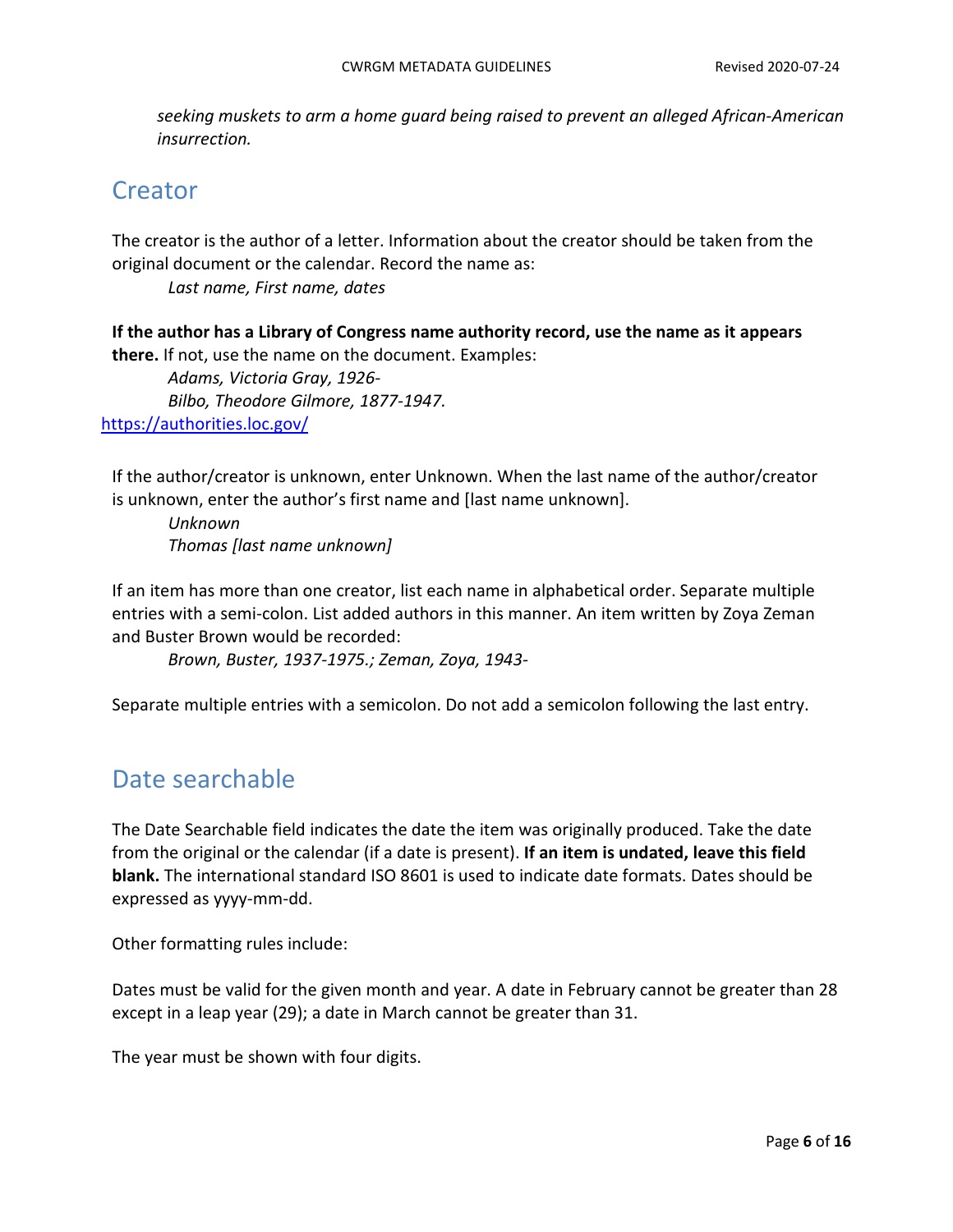### Date

The Date field indicates the date the item was originally produced. Take the date from the original or the calendar (if a date is present). The Date field should be used in conjunction with the Date Searchable field and it should be completed for every item. This field is viewable in the public interface.

**If the date is simply unknown, record undated.** *Undated*

## Coverage: (time period)

The Coverage field identifies the time period covered in each document and can be derived from the document itself. It is usually not one specific date.

If the time period covers several months in one year: [Year] *1964*

## Time period

The Time Period field is related to the Coverage Field. It is not visible in the public interface and is used primarily to build custom searches.

The Time Period is a controlled vocabulary field. Separate multiple entries with a semicolon. Remove the semicolon that follows the last entry.

Use the date/dates in the Coverage field to determine the appropriate decade/decades to select from the controlled vocabulary in the Time Period field. More than one decade can be selected from the controlled vocabulary.

*1960s (1960-1969)*

*1950s (1950-1959); 1960s (1960-1969)*.

If the coverage is unknown, enter *Undated*.

## Subject

Subject headings and Name Authority Records are taken from the Library of Congress Subject Headings and National Authority File (NAF).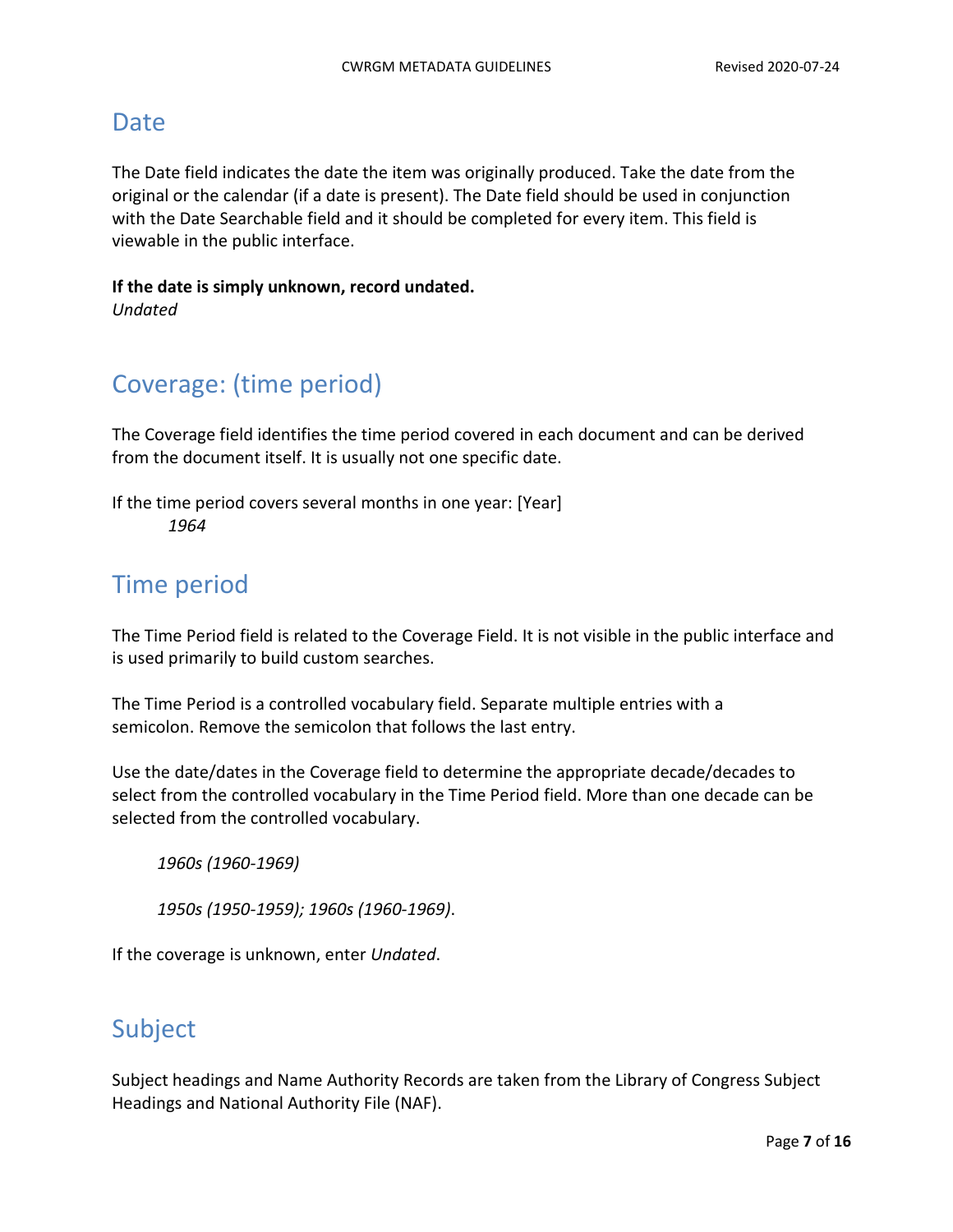Record four to eight subject headings in alphabetical order.

The subject field is a controlled vocabulary. Separate multiple entries with a semicolon. Remove the semicolon that follows the last entry. Subject headings should be followed with a period, unless the term ends with a dash (ex: Evers, Charles, 1922- ).

[https://authorities.loc.gov/](about:blank)

## **Mississippi county**

The Mississippi County field indicates the county in Mississippi that the item is about. Use this field only if the content of the item is about Mississippi. **If the item is not about Mississippi, leave blank.**

The county should be taken from the Library of Congress Subject Headings and National Authority File (NAF).

*Lamar County (Miss.) Hinds County (Miss.)*

The Mississippi County field is a controlled vocabulary field. Separate multiple entries with a semicolon. Remove the semicolon that follows the last entry.

[https://authorities.loc.gov/](about:blank)

## Geographic location

The Geographic Location field indicates the location that the item is about, other than the Mississippi county. It can be used to enter a city, region, state, county, or county for a state other than Mississippi.

If the geographic location is not known, leave the field blank. An item can have both the Mississippi county and a geographic location, if the information is known.

The geographic location should be taken from the Library of Congress Subject Headings and National Authority File (NAF).

*Hattiesburg (Miss.) Atlanta (Ga.) Mobile County (Ala.) Georgia Brazil* [https://authorities.loc.gov/](about:blank)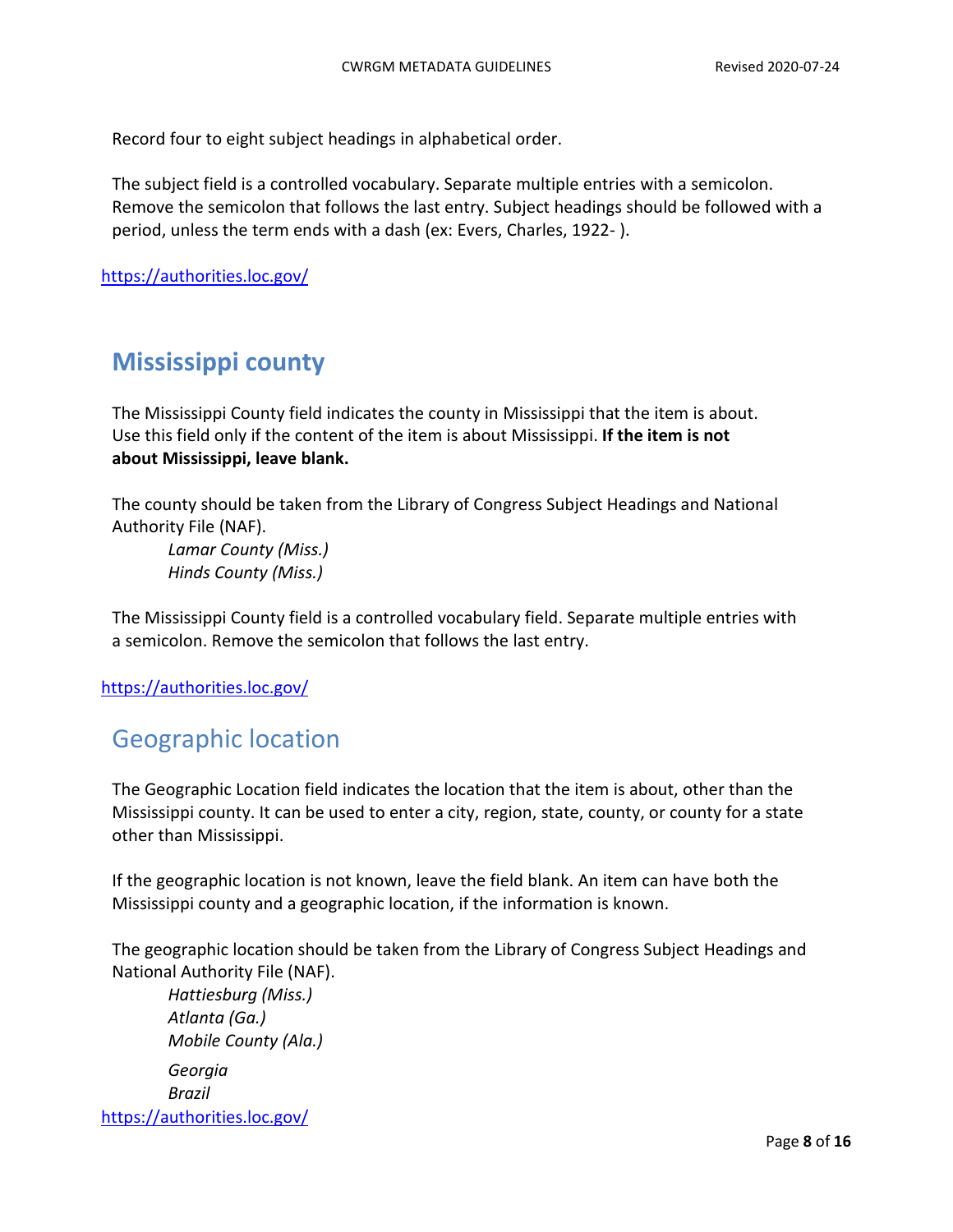The Geographic Location field is a controlled vocabulary field. Separate multiple entries with a semicolon. Remove the semicolon that follows the last entry.

## Resource type

The Resource Type field indicates the format of the original item. Use more than one term if needed, listing them in alphabetical order.

Image refers to photographs or illustrations, not the digital image of a text document. Use both Text and Image for items that contain text and photograph(s).

Typically, letters will be listed as Text.

The resource type field is a controlled vocabulary field. Separate multiple entries with a semicolon. Remove the semicolon that follows the last entry.

*Image Interactive Resource* [web pages] *Moving Image Physical Object Sound Still Image Text*

## **Format**

Format provides information about the format, dimensions, and length of the document. Fill in [x] based on the height and width of the item, and if applicable, the number of pages of the original item in its physical form.

Documents should include height, width, and number of pages. *Digital reproduction of a [x]" x [x]" [x]-page document. Digital reproduction of an 8" x 10" 6-page document.*

## Media format

Media Format provides indicates the format of the original item. It is more specific than the Resource Type field. This field is not visible in the public web interface and is used to build searches

Image refers to photographs or illustrations, not the digital image of a text document. Use both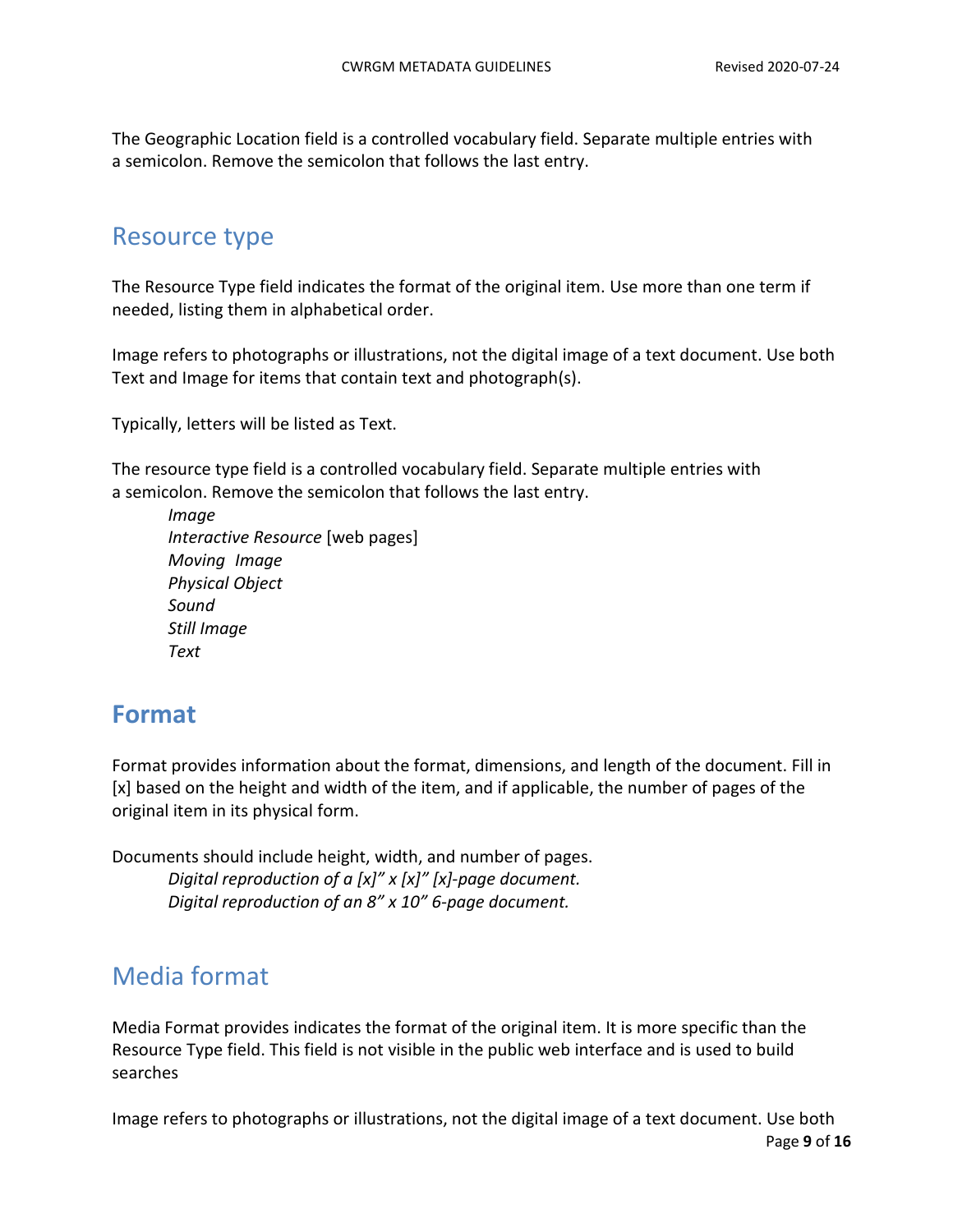Text and Image for items that contain text and photograph(s).

The resource type field is a controlled vocabulary field. Separate multiple entries with a semicolon. Remove the semicolon that follows the last entry.

| Audio               | Object                |
|---------------------|-----------------------|
| Cartoon             | Oral history          |
| Document            | Page from publication |
| Film                | Publication           |
| <b>Illustration</b> | Scrapbook             |
| Image               | Text                  |
| Map                 | Video                 |
| Newspaper           | Website               |
|                     |                       |

Typically, letters will be listed as Document.

### Language

Enter the Language for all documents, including those in English. Leave this field blank for documents for which Language does not apply, such as a photograph. For documents in a language other than English, enter the language.

### Language code

Enter the language code for all documents, including those in English. Leave this field blank for documents for which Language does not apply, such as a photograph.

Language codes are expressed in compliance with the international standard ISO 639-2. Language codes are typically a three letter code. i.e. eng for English

This field is hidden from the public interface.

## Publisher

The Publisher field indicates the party responsible for publication of the physical item (if applicable)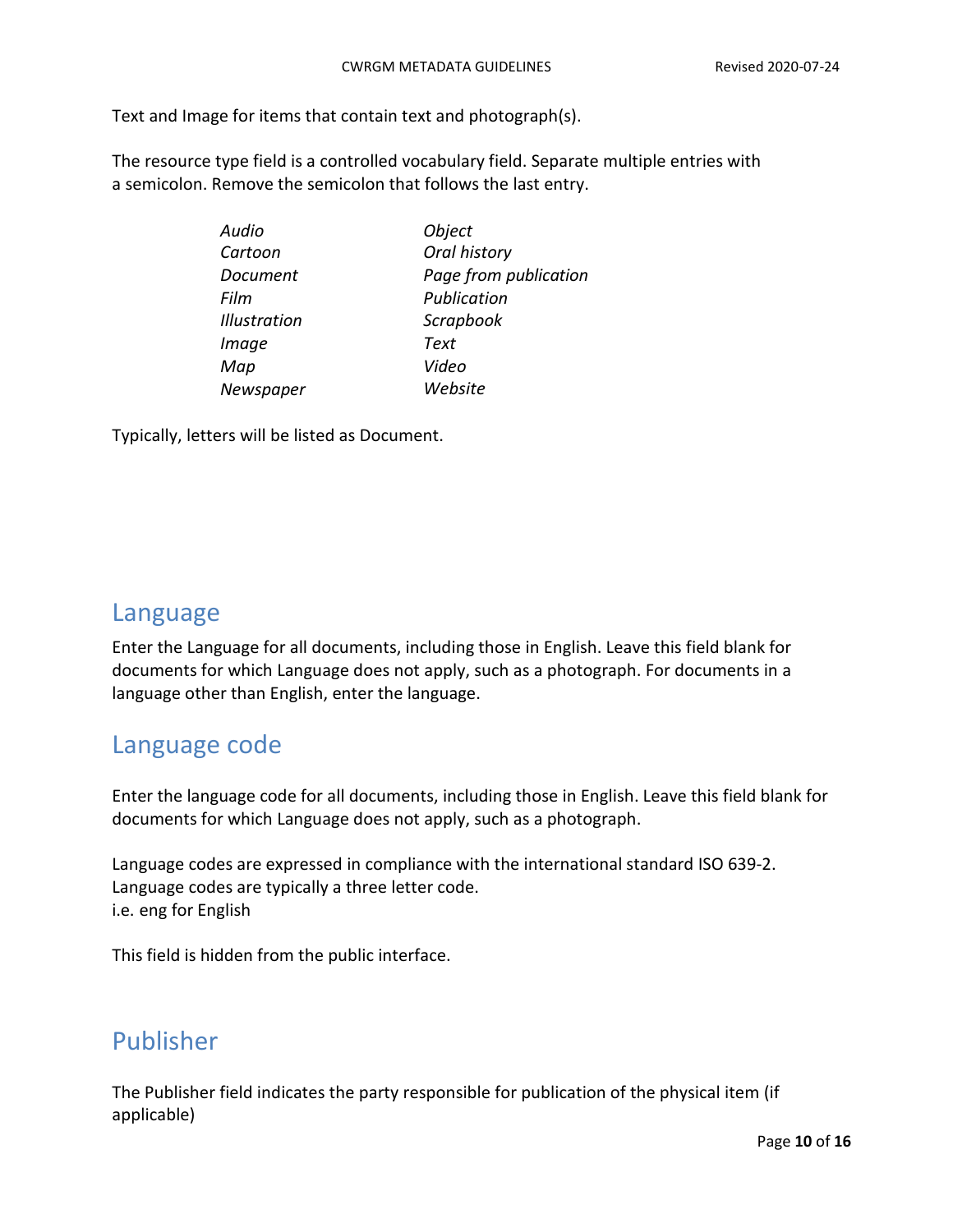The publisher of the physical item applies primarily to books and other published items. It should be listed first and followed by a period.

*Houghton Mifflin.*

**Typically, letters are unpublished, so this field can be left blank.**

## <span id="page-10-0"></span>Electronic Publisher

The electronic publisher field indicates the party responsible for the electronic publication of each item.

Every item will have a publisher of the electronic version. The MDL is listed first, followed by the home repository. Both terms should have the (electronic version) designation.

*Mississippi Digital Library. (electronic version) Mississippi Department of Archives and History. (electronic version)*

The Electronic publisher field is a controlled vocabulary field (standardized text, but not associated with an authority record). Separate multiple entries with a semicolon. Remove the semicolon that follows the last entry.

## <span id="page-10-1"></span>**Contributors**

The information in this field gives credit to other parties that contributed to the publication of the item. Separate multiple entries with a semi-colon.

*Funding for this project provided by The Dale Center for Study of War and Society.*

### <span id="page-10-2"></span>**Notes**

The Notes field is visible in the public web interface, so only include notes that are suitable for public viewing. There is also a hidden notes field for technical or administrative notes. The Notes field is not a controlled vocabulary.

The Notes field has been used to identify items as part of CWRGM project.

*This item is part of the Civil War and Reconstruction Governors of Mississippi Project.; https://cwrgm.org/*

### <span id="page-10-3"></span>Rights

Each item in Digital Collections is required to have a disclaimer and a rights statement in its metadata. The corresponding copyright statement should be entered into the rights field and the standard disclaimer in the disclaimer field.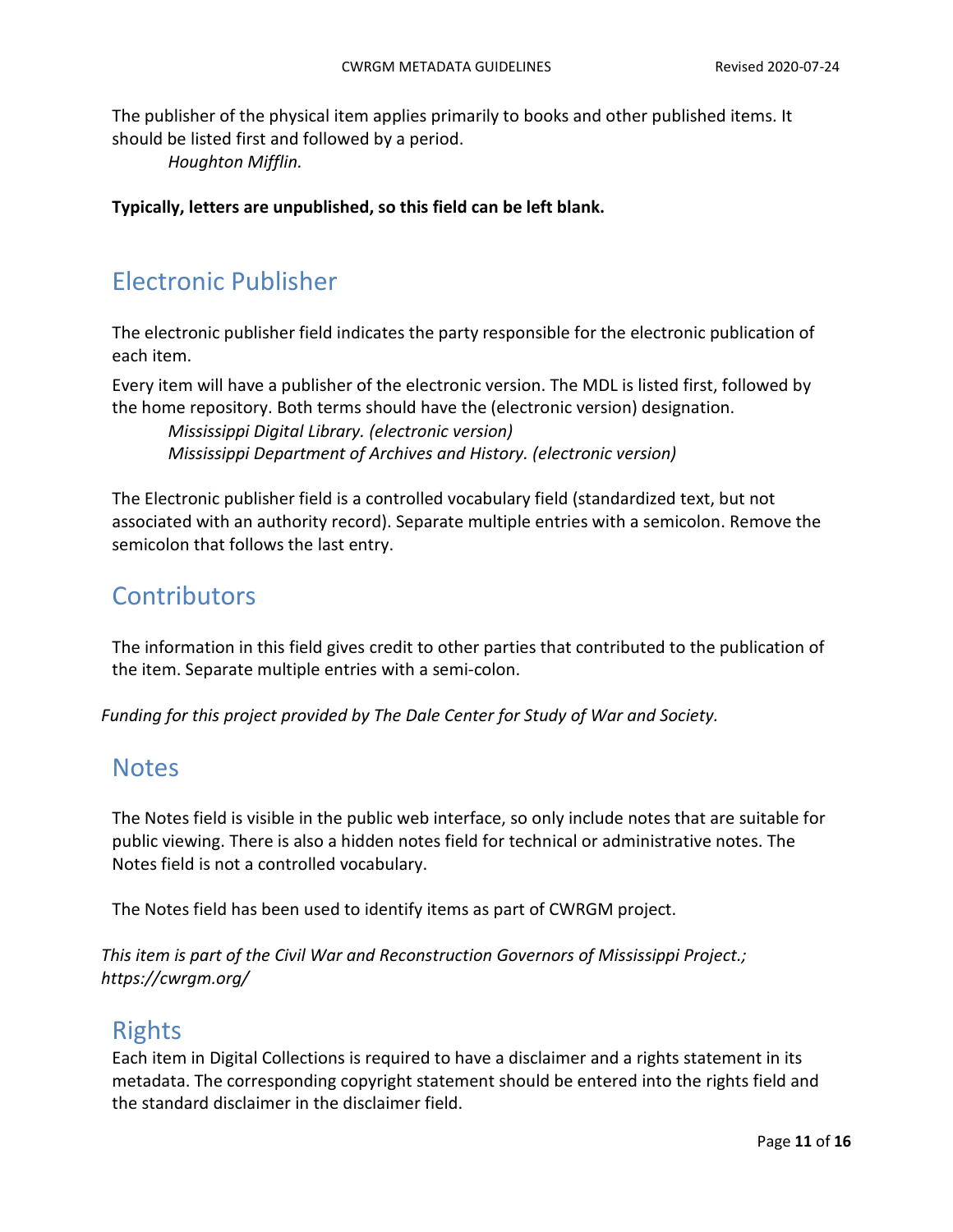<span id="page-11-0"></span>The corresponding copyright statement should be entered in the rights field. Statements should be formatted as Title; URI (i.e. IN COPYRIGHT; [http://rightsstatements.org/vocab/InC/1.0/](about:blank)).

#### **I. IN COPYRIGHT**

- o URI: [http://rightsstatements.org/vocab/InC/1.0/](about:blank)
- o To be used for items we know are under copyright, and we know who owns said copyright.

#### **II. IN COPYRIGHT - RIGHTS-HOLDER(S) UNLOCATABLE OR UNIDENTIFIABLE**

- <span id="page-11-1"></span>o URI: [http://rightsstatements.org/vocab/InC-RUU/1.0/](about:blank)
- $\circ$  To be used for items we know are under copyright, but we do not know who owns said copyright or we know who owns the copyright, but we do not have contact information.

#### **III. NO COPYRIGHT – UNITED STATES**

- <span id="page-11-2"></span>o URI: [http://rightsstatements.org/vocab/NoC-US/1.0/](about:blank)
- <span id="page-11-3"></span>o To be used for items we know are in the public domain.

#### **IV. NO COPYRIGHT – CONTRACTUAL RESTRICTIONS**

- o URI: [http://rightsstatements.org/vocab/NoC-CR/1.0/](about:blank)
- $\circ$  To be used for items with no copyright restrictions, but contractual obligations, such as needing permission from the donor.

#### **V. COPYRIGHT NOT EVALUATED**

- <span id="page-11-4"></span>o URI: [http://rightsstatements.org/vocab/CNE/1.0/](about:blank)
- o To be used for items we have not yet attempted to determine copyright status. Should be used as a temporary statement.

#### **VI. COPYRIGHT UNDETERMINED**

- <span id="page-11-5"></span>o URI: [http://rightsstatements.org/vocab/UND/1.0/](about:blank)
- $\circ$  To be used for items we cannot determine copyright status due to missing information such as not knowing the creator or creation date.

#### **VII.NO KNOWN COPYRIGHT**

- <span id="page-11-6"></span>o URI: [http://rightsstatements.org/vocab/NKC/1.0/](about:blank)
- $\circ$  To be used for items we are reasonably sure have no copyright, but cannot conclusively state "No Copyright".

**For the majority of CWRGM letters the following rights statement can be entered:**

**NO COPYRIGHT - UNITED STATES; http://rightsstatements.org/vocab/NoC-US/1.0/**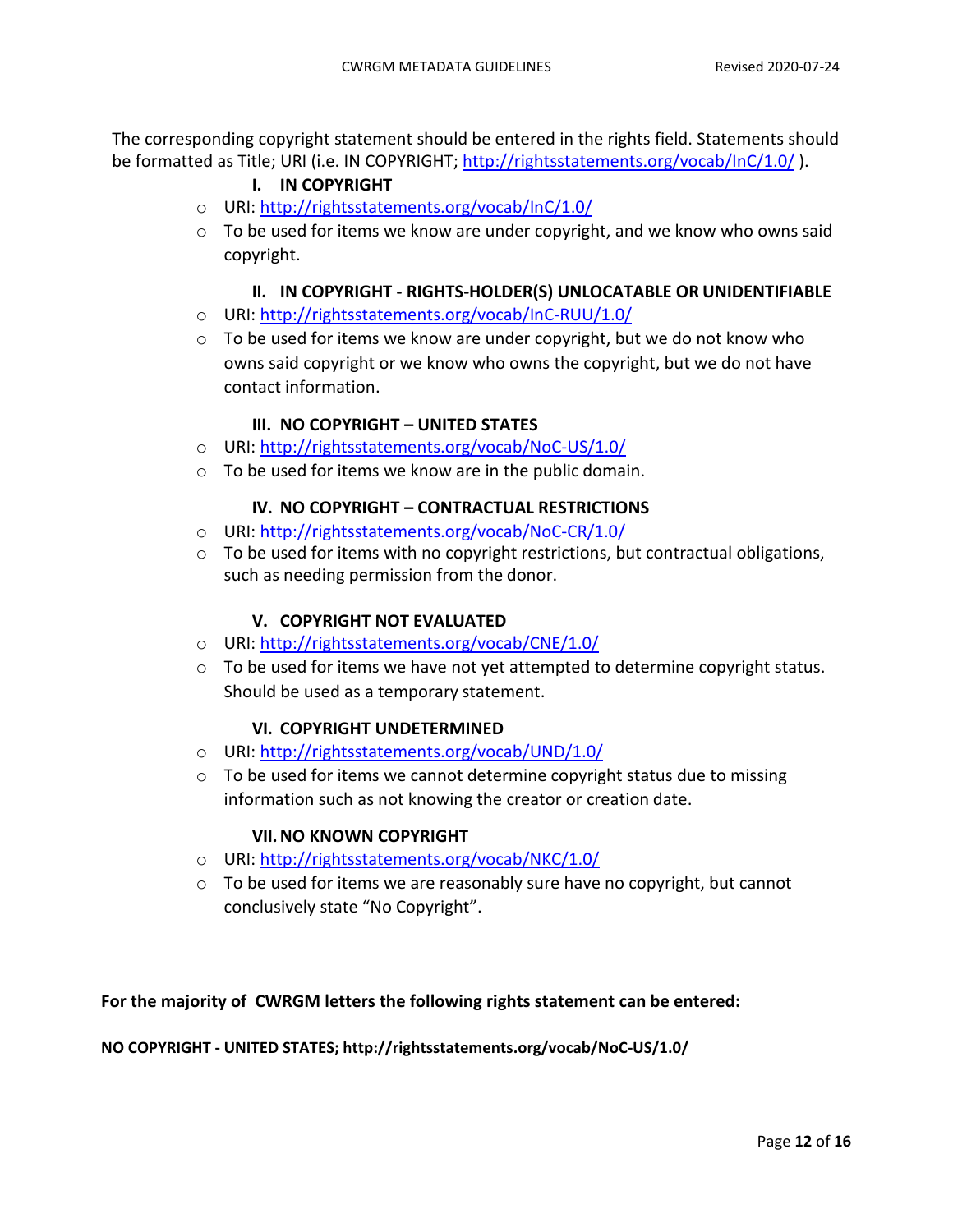## <span id="page-12-0"></span>Disclaimer

This field provides a copyright disclaimer. Enter:

Use of materials from this collection beyond the exceptions provided for in the Fair Use and Educational Use clauses of the U.S. Copyright Law may violate federal law. Permission to publish or reproduce is required.

## <span id="page-12-1"></span>Contributing institution

This field identifies the repository where the item is owned and housed. The contributing institution field is a controlled vocabulary. Enter:

Item housed at Mississippi Department of Archives and History.

## <span id="page-12-2"></span>Collection

This field identifies the collection of which the item is a part. In the example below, xxx equals the Governor's name and yyy is the Series number. There is a period at the end of this statement, and no comma between the collection number and the title. The Collection field is a controlled vocabulary

*xxx yyy.*

Pettus Series 757.

### <span id="page-12-3"></span>Source

The Source field gives the physical location of the item within the collection of which it is a part. *Box 5, Folder 7*

## <span id="page-12-4"></span>Digital repository

This field identifies the digital repository to which the item belongs. All items should include the Digital Repository. The Digital Repository field is a controlled vocabulary. Enter:

*Mississippi Digital Library.*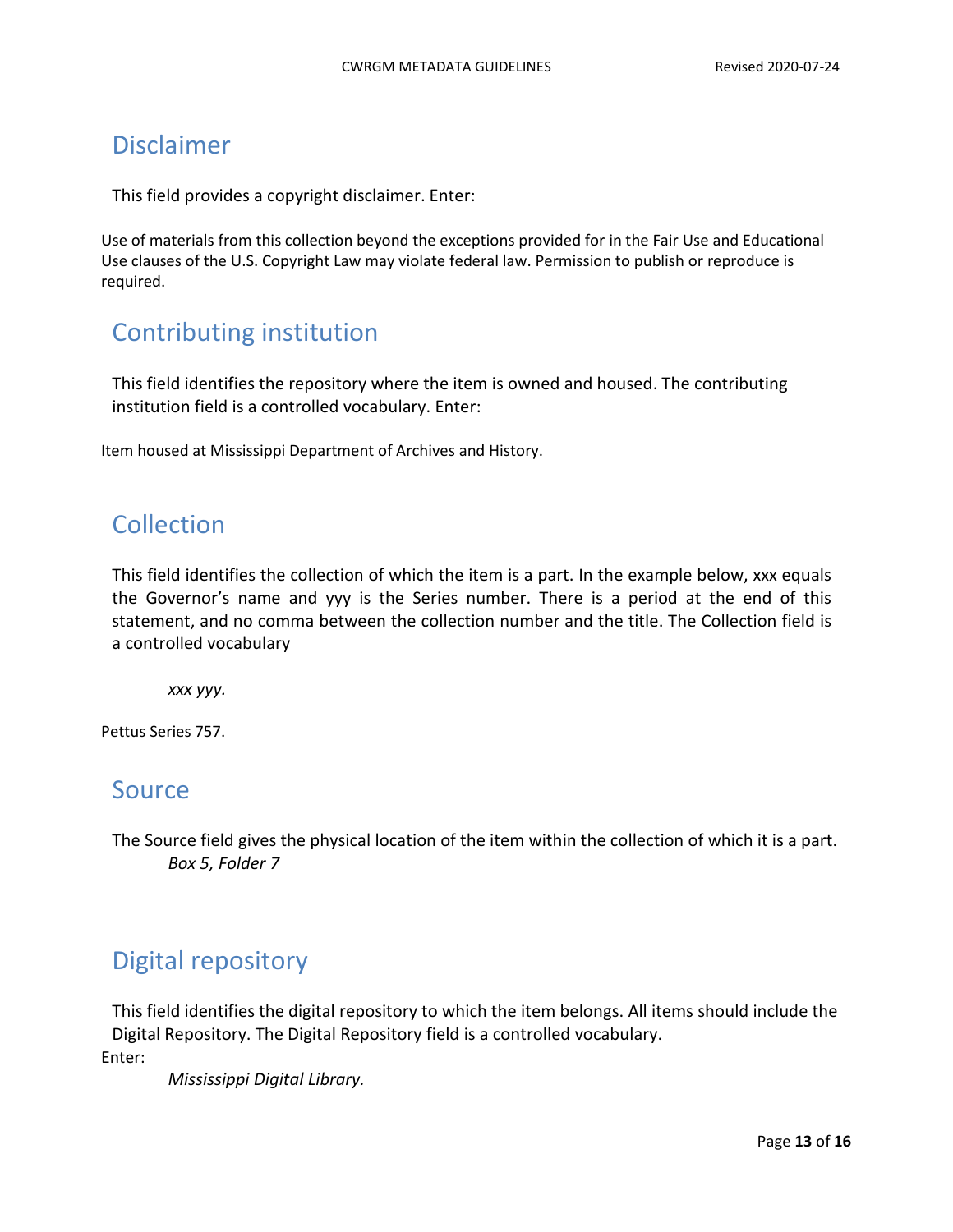# <span id="page-13-0"></span>Digital collection

This field identifies the digital collection to which an item belongs. All items should include the Digital Collection. The Digital Collection field is a controlled vocabulary Enter:

Mississippi Department of Archives and History.

## <span id="page-13-1"></span>Date digital

The Date Digital field indicates the date that the item was digitized. This field is formatted as a date type field, and has the same formatting requirements as the Date Searchable field. This field is not visible in the public web interface.

Enter the date the file was created in YYYY-MM-DD format. Example:

2020-06-01

## <span id="page-13-2"></span>Capture method

The Capture Method field indicates the method of digitization. If known, the scanner or camera used for digitization should be selected from the controlled vocabulary. For USM collections, the controlled vocabulary includes hardware in the USM Digital Collections lab. This field is not visible in the public web interface.

The Digital Collections staff at USM will complete the Capture Method field.

## <span id="page-13-3"></span>Master image

The Master Image field indicates the file extension and resolution of the master image. This field should be used only if the information about the master image is known. This field is a controlled vocabulary. This field is not visible in the public web interface.

*300 dpi TIFF*

## <span id="page-13-4"></span>Processing software

The Processing Software field indicates the software used to process images, such as Adobe Photoshop CS5. This field is a controlled vocabulary. This field is not visible in the public web interface.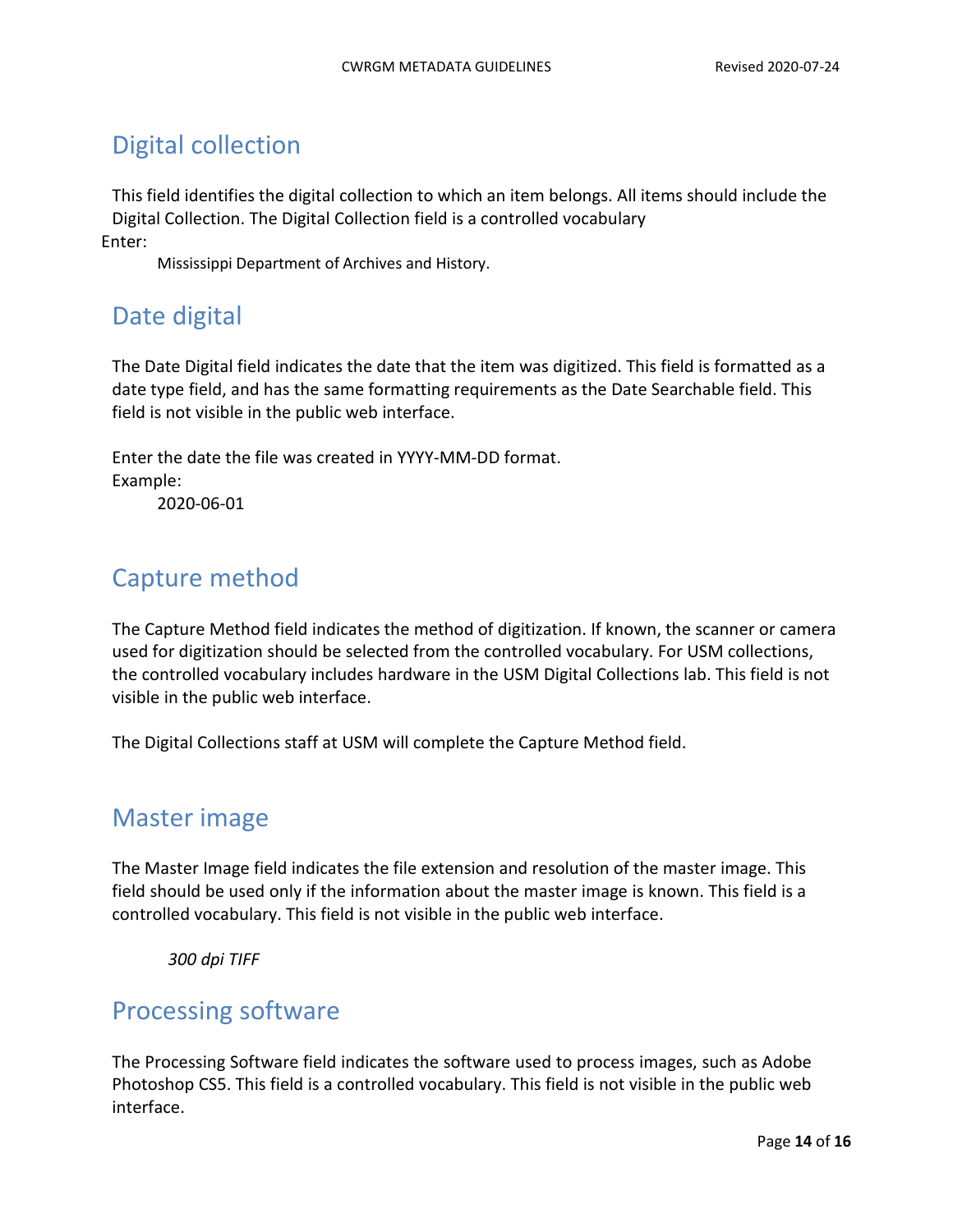The Digital Collections staff at USM will complete the Processing Software field.

### <span id="page-14-0"></span>Record created by

The Record Created By field indicates which user created the record. This field is not visible in the public web interface.

Enter your full name.

### <span id="page-14-1"></span>Hidden notes

The Hidden Notes field is a searchable field that is not visible in the public web interface, and it includes any notes not intended for public view.

Enter: Needs Transcript

### **Custom searches**

The Custom Searches field is used strictly for building custom searches. The field has a controlled vocabulary and is not visible from the public web interface.

Enter: cwrgm

## <span id="page-14-2"></span>IP resolution

The IP Resolution field (intellectual property resolution) is used to manage permissions and copyright. The field has a controlled vocabulary and is not visible from the public web interface. Based on the contents of this field, the permissions may be set to restrict the item from public view.

For CWRGM letters, enter: Permission Granted

## <span id="page-14-3"></span>**Transcript**

The Transcript field is used to upload full-text transcripts of select documents.